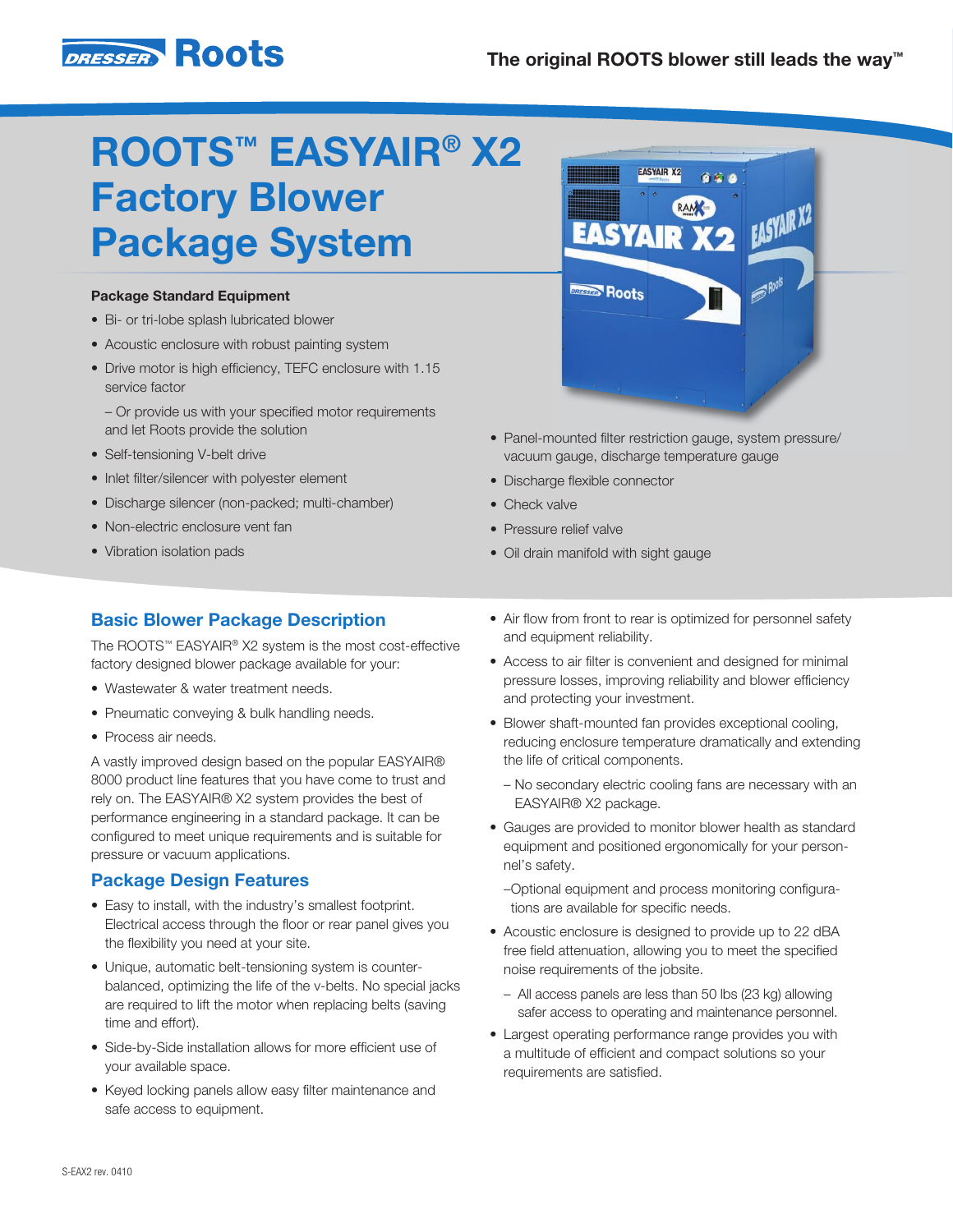### Servicing and Maintaining Your Investment

Mexico City, Mexico, Dubai, UAE, strategically located blower<br>maintenance and repair facilities in<br>the fallowing ersea: Connera ille Roots owns and operates strategically located blower the following areas: Connersville, Skelmersdale, United Kingdom, Shanghai, China.

service capability via an excellent and extensive network of<br>Distributors and Agents Roots has additional Authorized Distributors and Agents.

and staffed with factory trained regularly service competitor units nance and repair work with one **Pressure**<br>**PRESSURE XC**<br>
Rise CC warrants all authorized mainte-Each facility is well equipped service personnel to meet your unique needs. These facilities and keep critical parts on hand for expedited delivery. Roots year coverage on all parts and workmanship. Certified ISO-9001.



### **Warranty**

Simply put, Dresser Roots offers the best warranty and support in the industry.

| <b>Applicable Series or Model</b>                                                                                                                                                                                                      | <b>Designation or Gear Diameter</b> | Warranty period-months from date of original<br>unit start-up/months from date of original<br>shipment, whichever occurs first |  |  |  |  |  |
|----------------------------------------------------------------------------------------------------------------------------------------------------------------------------------------------------------------------------------------|-------------------------------------|--------------------------------------------------------------------------------------------------------------------------------|--|--|--|--|--|
| <b>Bare Shaft Unit</b>                                                                                                                                                                                                                 |                                     |                                                                                                                                |  |  |  |  |  |
| URAI® & URAI-J™ including DSL                                                                                                                                                                                                          | $2\frac{1}{2}$ - 7 inch             | 24/30                                                                                                                          |  |  |  |  |  |
| RAM™ & RAM-J™                                                                                                                                                                                                                          | $4\frac{1}{2}$ - 6 inch             | 24/30                                                                                                                          |  |  |  |  |  |
| RAM-X <sup>™</sup>                                                                                                                                                                                                                     | 155, 225, 280, 400 & 500            | 24/30                                                                                                                          |  |  |  |  |  |
| <b>RAM-X™</b>                                                                                                                                                                                                                          | 600, 770, 800 & 1000                | 12/18                                                                                                                          |  |  |  |  |  |
| <b>Standard Factory Package</b> (Note that Bare Shaft Blowers are covered separately above. Explicity not included in Standard Factory<br>Realized warranty are drive bolte, filter elements, becase and fittings, gauges and ewitches |                                     |                                                                                                                                |  |  |  |  |  |

| Package warranty are drive belts, filter elements, hoses and fittings, gauges and switches. |                        |       |  |  |  |  |  |  |
|---------------------------------------------------------------------------------------------|------------------------|-------|--|--|--|--|--|--|
| EasvAir® X2                                                                                 | 50, 65, 100, 150 & 200 | 18/24 |  |  |  |  |  |  |
| EasyAir® X2                                                                                 | 250 & 300              | 12/18 |  |  |  |  |  |  |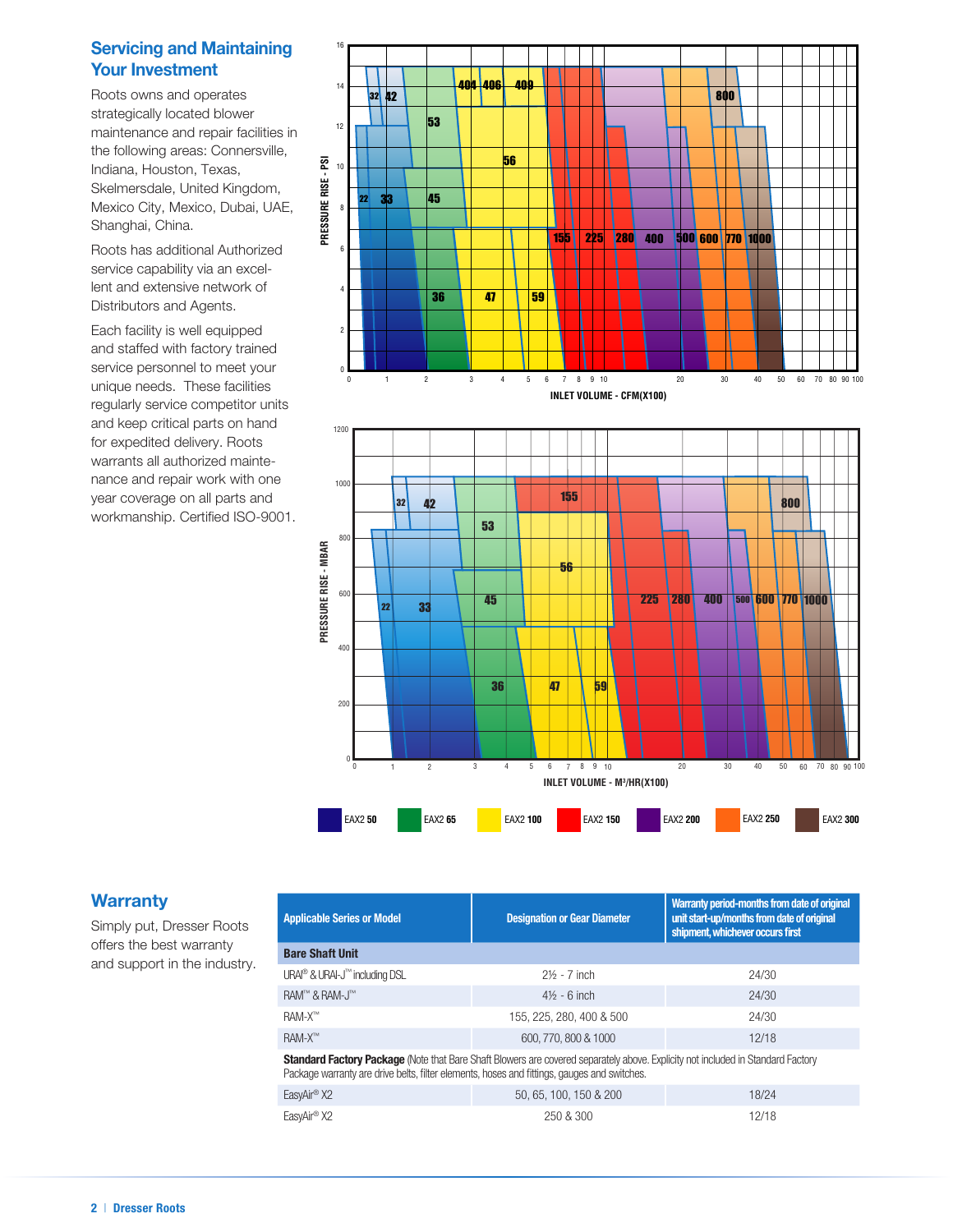

| <b>Model</b>    | A            | B             | c            | D             | E             |                | G.          | G(OD)       | H        | <b>BLOWER SIZE</b>                    | AFFNUA WEIUNI<br><b>EXCLUDING MOTOR</b> |
|-----------------|--------------|---------------|--------------|---------------|---------------|----------------|-------------|-------------|----------|---------------------------------------|-----------------------------------------|
| <b>EAX2 50</b>  | 43.31 (1100) | 39.36 (1000)  | 46.25 (1175) | 10.88 (276.5) | 7.66 (194.5)  | 33.53 (851.7)  | 2.00(50)    | 2.38(60.3)  | 0.78(20) | URAI 22, 32, 33, 42                   | 450-525 LBS                             |
| EAX2 65         | 43.31 (1100) | 39.36 (1000)  | 46.25 (1175) | 10.88 (276.5) | 7.66 (194.5)  | 33.53 (851.7)  | 2.50(65)    | 2.88(73)    | 0.78(20) | URAI 36, 45, 53                       | 600-650 LBS                             |
| EAX2 100        | 49.21 (1250) | 47.24 (1200)  | 59.05 (1500) | 10.45 (265.5) | 9.23(234.5)   | 46.54 (1182)   | 4.00(100)   | 4.50 (114)  | 0.78(20) | URAI 47, 56, 59,<br>RAM 404, 406, 409 | 900-1125 LBS                            |
| EAX2 150        | 60.03 (1250) | 61.02 (1550)  | 67.91 (1725) | 16.30 (414)   | 14.60 (371)   | 51.65 (1312)   | 6.00(150)   | 6.60(168)   | 0.78(20) | RAM X 155, 225, 280                   | 1650-1775 LBS                           |
| <b>EAX2 200</b> | 66.93 (1700) | 70.87 (1800)  | 80.70 (2050) | 19.72 (500.9) | 17.96 (456.3) | 59.80 (1519)   | 8.00(200)   | 8.63 (219)  | 0.78(20) | RAM X 400, 500                        | 2425-2550 LBS                           |
| EAX2 250        | 76.77 (1950) | 90.55 (2300)  | 91.53 (2325) | 24.25 (641.5) | 16.98 (431.4) | 69.50 (1765.2) | 10.00 (250) | 10.75 (273) | 0.78(20) | RAM X 600, 770                        | 3650-3900 LBS                           |
| EAX2 300        | 83.66 (2125) | 102.36 (2600) | 97.44 (2475) | 27.85 (707.5) | 19.93 (506.4) | 77.17 (1960.1) | 12.00 (300) | 12"150#FLG  | 0.78(20) | RAM X 800, 1000                       | 4950-5450 LBS                           |

| <b>Model</b>    |                | J            | K            |          | M           | N           | N(OD)         | Ū            | <b>BLOWER SIZE</b>                    | <b>APPROX WEIGHT</b><br><b>EXCLUDING MOTOR</b> |
|-----------------|----------------|--------------|--------------|----------|-------------|-------------|---------------|--------------|---------------------------------------|------------------------------------------------|
| EAX2 50         | 37.03 (940.5)  | 3.14 (79.95) | 32.83 (834)  | 3.27(83) | 23.62 (600) | 3.00(76.2)  | 3.50(88.9)    | 3.00(75)     | URAI 22, 32, 33, 42                   | 450-525 LBS                                    |
| EAX2 65         | 37.03 (940.5)  | 3.14(79.95)  | 32.83 (834)  | 3.27(83) | 23.62 (600) | 3.00(76.2)  | 3.50(88.9)    | 3.00(75)     | URAI 36, 45, 53                       | 600-650 LBS                                    |
| EAX2 100        | 42.93 (1090.5) | 3.14 (79.95) | 40.71 (1034) | 3.27(83) | 23.62 (600) | 4.00(100)   | 4.50(114)     | 3.00(75)     | URAI 47, 56, 59,<br>RAM 404, 406, 409 | 900-1125 LBS                                   |
| EAX2 150        | 53.76 (1365.5) | 3.14(79.95)  | 54.48 (1384) | 3.27(83) | 27.55 (700) | 6.00(150)   | 6.60(168)     | 3.00(75)     | RAM X 155, 225, 280                   | 1650-1775 LBS                                  |
| <b>EAX2 200</b> | 60.65 (1540.5) | 3.14 (79.95) | 64.33 (1634) | 3.27(83) | 33.46 (850) | 8.00 (200)  | 8.63 (219)    | 6.30(160)    | RAM X 400,500                         | 2425-2550 LBS                                  |
| EAX2 250        | 68.77 (1747)   | 3.99(101.5)  | 84.17 (2138) | 3.19(81) | 35.83 (910) | 12.00 (300) | 12.75 (323.9) | 9.72(247)    | RAM X 600, 770                        | 3650-3900 LBS                                  |
| EAX2 300        | 75.67 (1922)   | 3.99(101.5)  | 95.98 (2438) | 3.19(81) | 35.83 (910) | 12.00 (300) | 12.75 (323.9) | SEE FLG VIEW | RAM X 800, 1000                       | 4950-5450 LBS                                  |